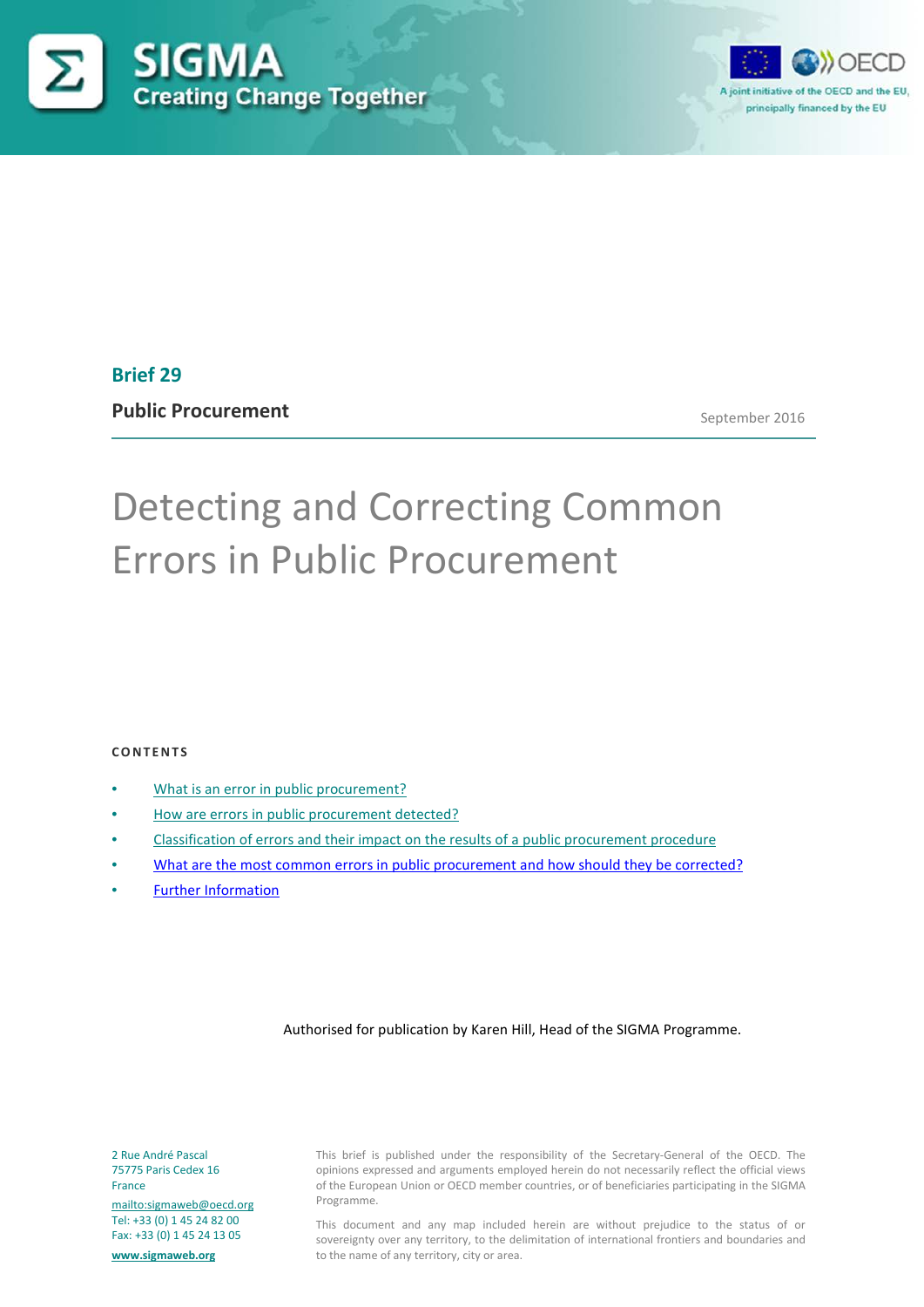## <span id="page-1-0"></span>**What is an error in public procurement?**

For the purposes of this Brief, errors in public procurement are understood as infringements of public procurement rules (principles), regardless of the stage of the procedure or of their consequences for the public purse.

Errors in public procurement may be committed:

- **Before** the formal launch of a procurement procedure in the planning phase of a specific procurement: for example, during the process of estimating the value of the procurement or taking a decision about the application of a specific procedure. Decisions taken before the formal procurement procedure undoubtedly have an impact on the course of action taken by the contracting authority.
- **During the course of** a procurement procedure: for example, incorrect evaluation of the qualifications of the economic operator, misapplication of the rules on the selection of economic operators, or erroneous evaluation of offers.
- **After** the procedure has been conducted and the contract awarded: for example, failure to publish a Contract Award Notice, illegal modification of an already concluded contract, or award of additional works or services without the conditions having been fulfilled.

## <span id="page-1-1"></span>**How are errors in public procurement detected?**

Errors in public procurement are usually detected and dealt with by means of the following mechanisms (procedures):

- **Review procedures**, triggered by appeals of economic operators against decisions of contracting authorities. Such appeals may initiate a review by the court or by another independent review body.
- **Audits** conducted by state audit offices (external audits) and audits conducted by a specialised unit within the organisation (internal audits).
- **Checks** (inspections) performed by a specialised body: for example, the public procurement office, the ministry of finance, or another competent oversight body on request, pursuant to complaints of relevant parties, or *ex officio* on their own initiative.
- **Controls** performed by other administrative or financial inspections and law enforcement agencies.

## <span id="page-1-2"></span>**Classification of errors and their impact on the results of a public procurement procedure**

Various types of error can be identified in the process of public procurement, depending on the criteria applied. For the purposes of this Brief, the distinction between errors has been based on the criterion of the **impact of the error on the results of the procurement procedure**. Errors may thus be classified as either (1) **significant** (material) errors or (2) **insignificant** (trivial) errors.

The auditors of the European Court of Auditors (ECA) make the same distinction. In its brochure entitled "*Definition & Treatment of DAS[1](#page-1-3) Errors*", the ECA indicates that errors are relevant for the purposes of DAS "*if they, individually or aggregated with other errors, would reasonably affect the* 

<span id="page-1-3"></span> <sup>1</sup> DAS is a French acronym used for a statement of assurance (in French: *Déclaration d'Assurance*). It refers to the annual opinion issued by the European Court of Auditors, in accordance with Article 287 (1) of the Treaty on the Functioning of the European Union (EU), concerning all revenue and expenditure of the EU. [http://www.eca.europa.eu/Lists/ECADocuments/DAS\\_ERRORS/DAS\\_ERRORS\\_EN.PDF](http://www.eca.europa.eu/Lists/ECADocuments/DAS_ERRORS/DAS_ERRORS_EN.PDF)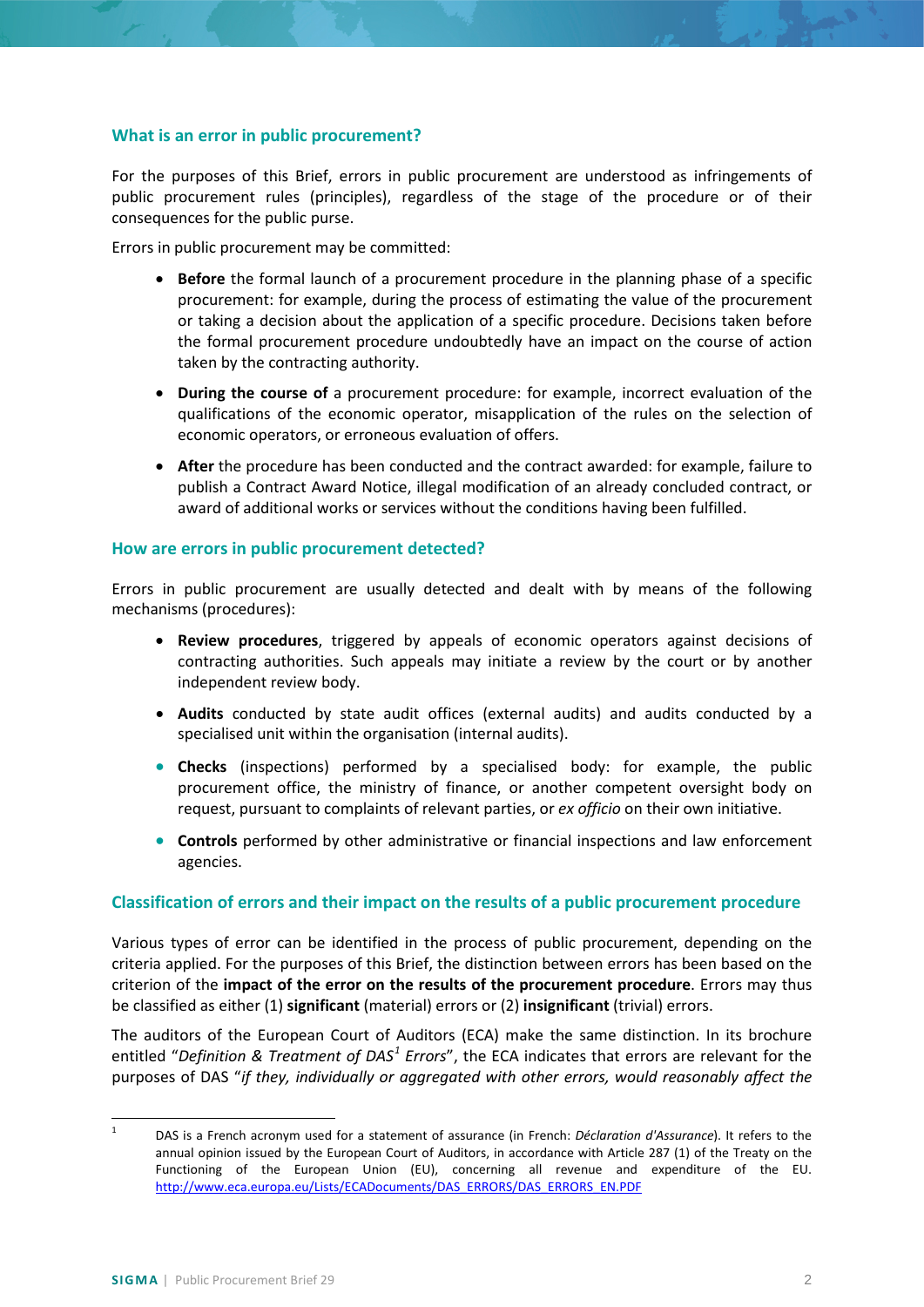*decisions of the addressees of the audit opinion*". According to ECA policy, it is unrealistic to assume that no errors occur in practice, and *"consequently, a degree of tolerance regarding the appropriate level of accuracy is to be considered acceptable".*

For the purposes of this Brief:

- **Significant (material) errors** are those that **have an impact on the results of the specific procurement procedure**. In other words, the results of the procedure would have been different if an error had not been committed. For example, the ungrounded rejection, for formal reasons, of the best tender submitted in the procedure clearly has an impact on the results of the procedure, as a less advantageous or simply more expensive tender is chosen.
- **Insignificant (trivial) errors** are all other errors occurring in the application of procurement rules, which **do not affect the results of the procedure**. For example, the same offer would still have been selected as the best one even if no error had been made, or the economic operator that was wrongly rejected would not have been the winner of the procedure.

In the context of public procurement, the failure to publish a **Contract Notice** (call for tender), if such a notice is required by law, and the failure to publish or the late publication of a **Contract Award Notice** are both infringements of specific public procurement provisions. However, they have different consequences for the procurement in question. Similarly, a contracting authority that did not ask a bidder to submit missing or incomplete documents, while it did request such documents from other participants, has infringed formal rules stipulating that such a request has to be made. However, if the offer submitted by that bidder did not stand a chance of winning the contract as the price was too high, such an infringement was inconsequential. The reason for the classification of this error as insignificant is that the results of the procedure would have remained the same even if the contracting authority had fully complied with its obligations.

The **distinction between significant and insignificant errors is not clear-cut**, however, and requires a case-by-case approach and a careful assessment of the particular circumstances. Insignificant errors, even if they do not have an impact on the result of the procedure, should be detected and brought to the attention of the contracting authority concerned, for educational as well as preventive reasons.

This Brief presents a list of the most common errors in public procurement, with a short explanation of the relevant rules breached, methods of detection, consequences of infringement, and ways of removal (correction). The list presented below is not meant to be an exhaustive list of potential errors, which may vary between national legislations as the rules may be different. On the contrary, the list is limited to the most universal errors. It should also be remembered that the more complicated and the more prescriptive the rules in place are, the more likely that sooner or later violations of those rules will occur.

The errors indicated below have been grouped according to the stage of the procurement process.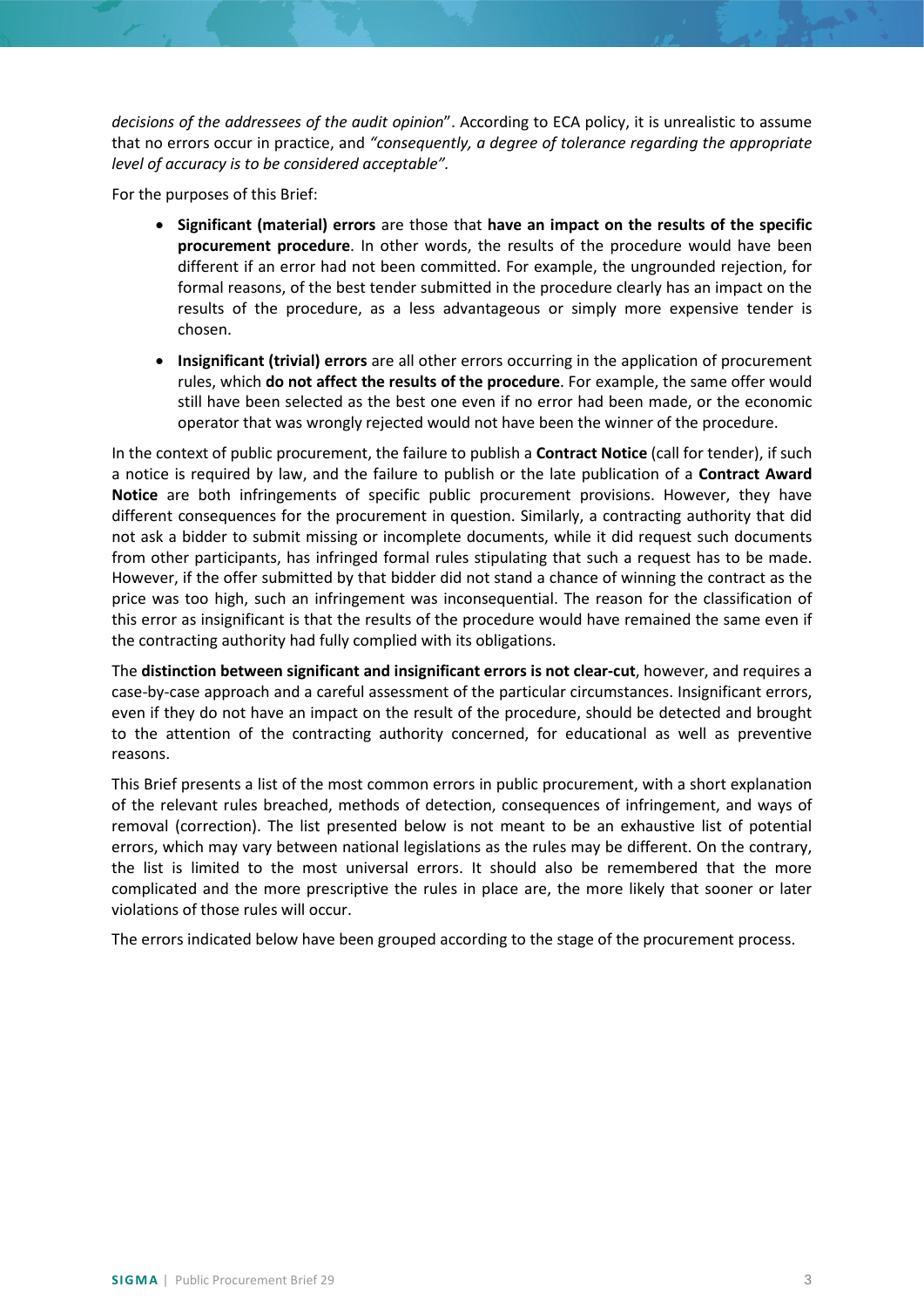## <span id="page-3-0"></span>**What are the most common errors in public procurement and how they should be corrected?**

## **1. Errors concerning planning, preparing and launching the procedure**

## *a) Non-application of procurement rules*

Public procurement rules define categories of institutions, bodies or persons (contracting authorities) obliged to follow specific rules when awarding public contracts. If the contracting authority/entity concludes a contract without applying the rules that should be followed, it breaches procurement rules. This kind of infringement may occur, for example, in the following situations:

- The contracting authority directly awards a contract that should be concluded following a transparent and competitive procedure to a specific contractor.
- The contracting authority unlawfully refrains from the application of procurement rules, relying on a specific exemption from the procurement rules, when in fact the conditions for non-application of those rules are not fully satisfied. For example, a contracting authority claims that an urgent situation that is out of its control applies, when in fact it does not.
- Occasionally, there are also cases where the contracting authority concludes the contract by following a procedure that may in itself be transparent and competitive, but is not the procedure that is required by procurement law. For example, the call for tender was published, but not as required by law, such as publication at national or local level rather than in the *Official Journal of the EU (OJEU)*.

**The non-application of the procurement rules required by procurement law is one of the most serious infringements of procurement rules.** This is particularly the case when, as a result of the non-application of these procurement rules, the contract in question is directly awarded to a specific contractor, without giving other economic operators the opportunity to express their interest. Not only does this non-application of the rules go against the fundamental principles of public procurement, but it may also be harmful for public finances. It may result in the contracting authority paying more for works, supplies or services than it would have paid if competitive and transparent procedures had been applied.

**This kind of error can only be remedied by declaring the contract ineffective if the contract has already been concluded (in accordance with the provisions of the Remedies Directive[2](#page-3-1) ), and by launching a new, competitive procurement procedure.**

## *b) Incorrect choice of procurement procedure*

Under the EU procurement rules defined by the Directive<sup>[3](#page-3-2)</sup>, there are two basic award procedures: open procedures and restricted procedures. These procedures are treated as "default" procedures, meaning that they may always be applied, and the choice as to which procedure to apply is left with the contracting authority.

All other procedures may only be applied under specific circumstances, which are strictly defined by the respective procurement directives.

Under the Utilities Directive<sup>[4](#page-3-3)</sup>, contracting entities may choose freely between open, restricted and negotiated procedures, provided that a call for competition has been made.

<span id="page-3-1"></span><sup>&</sup>lt;sup>2</sup> Directive 2007/66/EC amending Council Directives 89/665/EEC and 92/13/EEC with regard to improving the effectiveness of review procedures concerning the award of public contracts, 11 December 2007, as amended.

<span id="page-3-2"></span><sup>&</sup>lt;sup>3</sup> Directive 2014/24/EU on public procurement and repealing Directive 2004/18/EU, 26 February 2014.

<span id="page-3-3"></span><sup>&</sup>lt;sup>4</sup> Directive 2014/25/EU on procurement by entities in the water, energy, transport and postal services sectors and repealing Directive 2004/17/EC, 26 February 2014.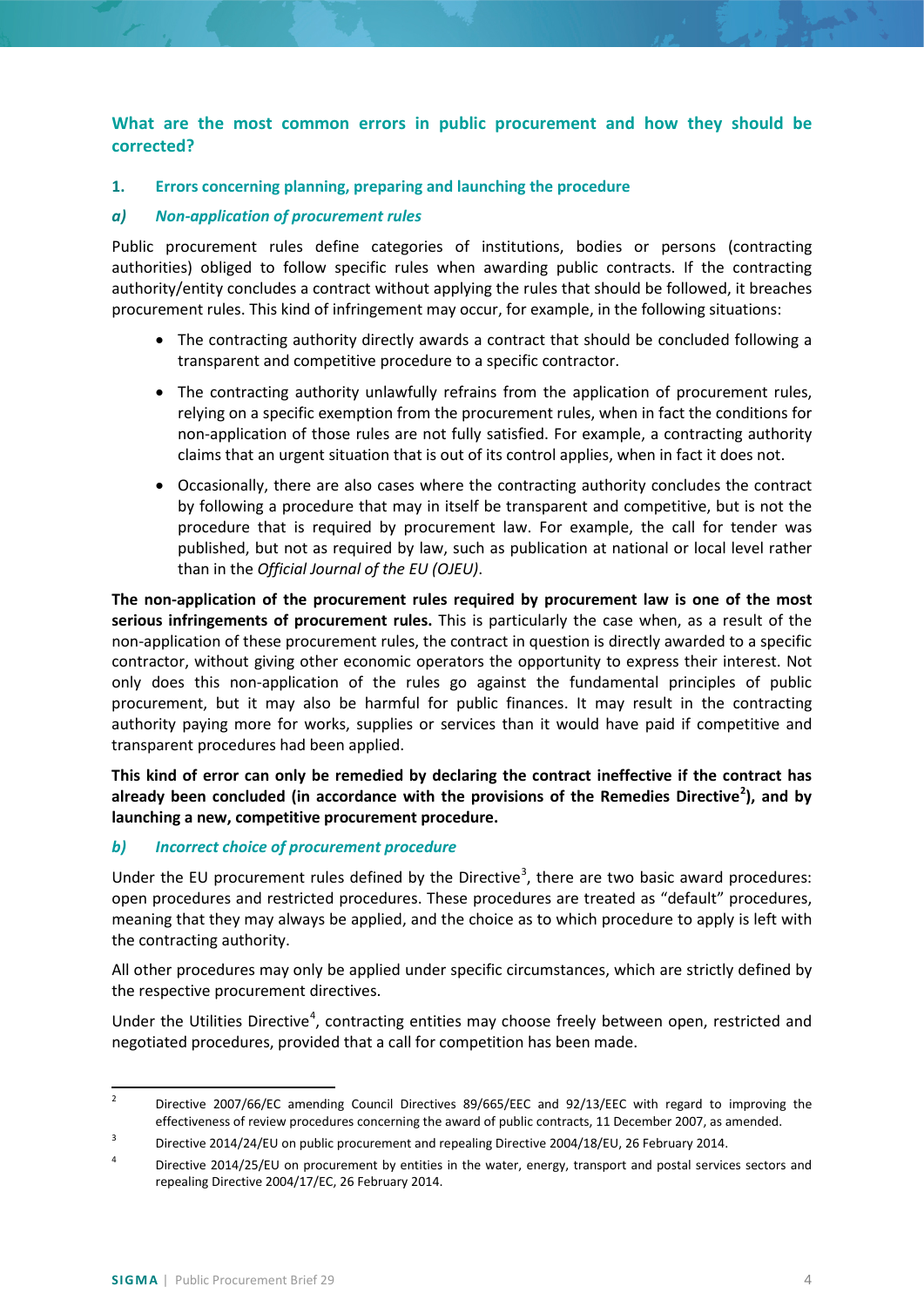See SIGMA Public Procurement Brief 10, *Public Procurement Procedures*, for further information on the circumstances in which the different procedures may be applied. The contracting authority that does not respect the relevant rules concerning the proper choice of award procedure infringes public procurement rules, in particular if it awards a contract directly without any call for competition.

**As in the case discussed in point 1 a) above concerning the non-application of procurement rules, an infringement concerning the incorrect choice of procurement procedure may only be remedied by declaring the contract concerned ineffective (where the contract has already been awarded) and by launching a new, competitive procurement procedure.**

## *c) Misapplication of rules related to the estimation of procurement value*

The application of both EU and national rules on public procurement normally depends on the value of the contract in question. For example, the EU directives only apply to contract values that exceed specific financial limits. A number of general principles, as well as more detailed rules, apply to the calculation of the estimated value of public contracts. The infringement of procurement rules occurs if the contracting authority:

- **underestimates the value of the contract** in order to avoid the application of specific rules; consequently, in the context of EU procurement, the contract is advertised at national level only (or not advertised at all), thereby significantly limiting the access of foreign companies to information about the bidding opportunity;
- **artificially splits the contract** into smaller parts and applies in consequence less transparent and less competitive procedures; the division of a contract into smaller parts is encouraged as a means of increasing the chances of small and medium-sized enterprises. The division of a contract is acceptable if it is not done deliberately to avoid the requirement to apply relevant rules;

#### **Case study**

The contracting authority directly awarded a contract for the development of a new information and communication technology (ICT) system (which it referred to as the "trial" or "test" version). The estimated value of the contract was under the national threshold of EUR 14 000, and so no Contract Notice was published. The contracting authority did not stipulate in the tender specification or in the contract terms that the copyrights related to the software were to be transferred by the successful tenderer to the contracting authority. The successful tenderer, Company X, therefore retained the copyrights in the software. The contracting authority then awarded to Company X a series of additional contracts related to the modernisation and development of the software. It awarded the additional contracts directly to Company X without any competition. The contracting authority claimed that it was permitted to award the additional contracts in this manner because Company X had exclusive rights (the copyrights) concerning the further development of the IT system. In this way the contracting authority started with a very modest-value contract and then entrusted to the same enterprise, without any competition, the provision of services of a combined value of EUR 18 million.

• **does not aggregate identical or similar deliveries, services and works** to be awarded in a given period and applies less transparent and less competitive procedures, whereas it should apply the rules that are applicable to the total value of all parts combined.

The aggregation provisions require that when there are a number of similar contracts, each of which may be below a specific financial threshold, they are all to be taken into account in calculating the contract value. The aggregation provisions also mean that where the aggregate value of similar contracts exceeds the threshold, then the procurement rules should also be applied to the contracts that, if taken separately, do not reach that threshold. If the contracting authority decides to award a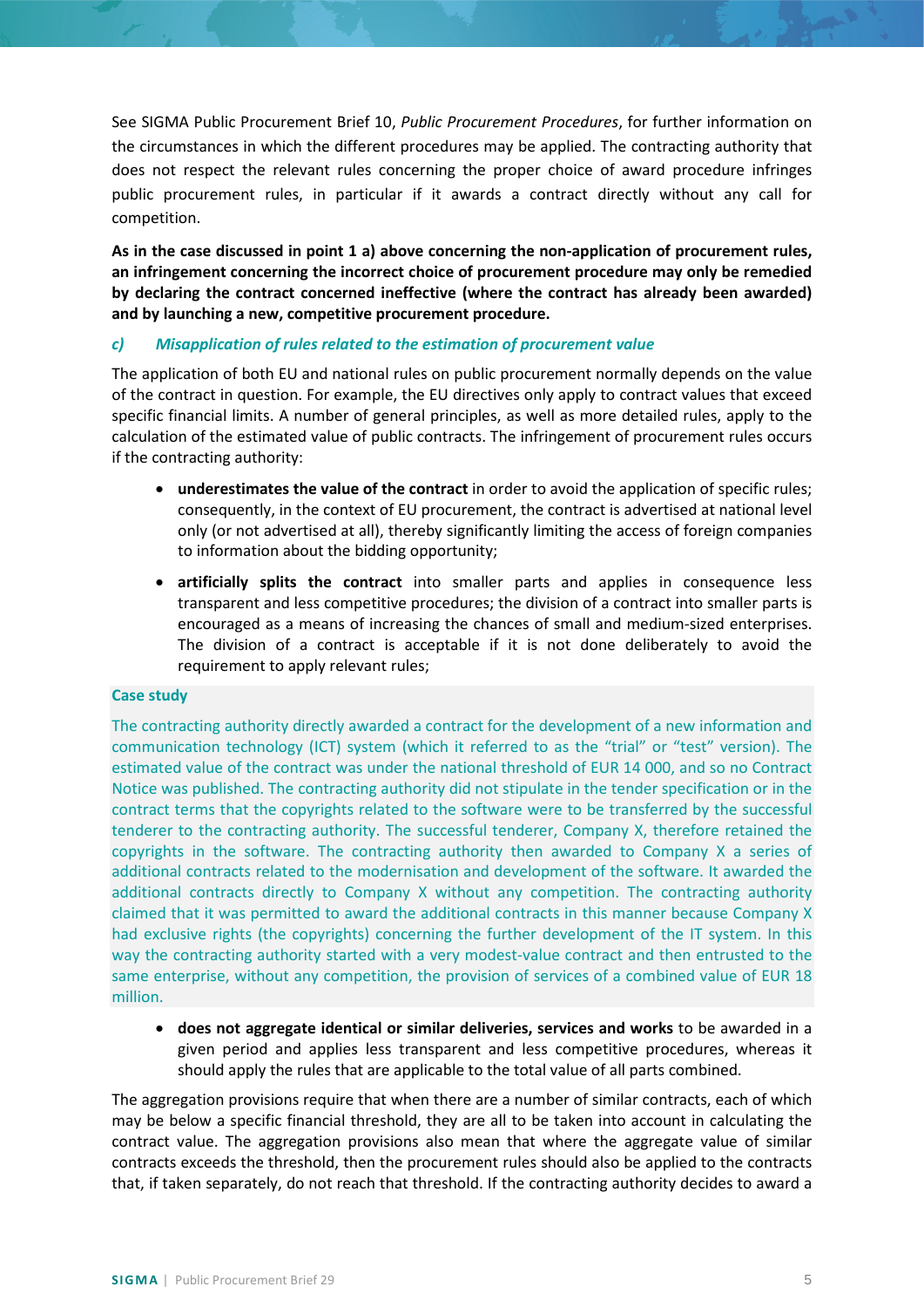contract in parts, it should take into account the value of the respective parts and apply the provisions (procedures) that are relevant to the value of the contract taken as a whole. **The infringement of rules concerning the estimation of contract value or the artificial splitting of contracts constitute substantial infringements, especially if they result in the application of non-transparent and non-competitive procedures (as for a direct award).**

#### **Case study**

The contracting authority awarded four contracts for similar works for the construction of a sewage system. The values of the respective contracts were: (1) EUR 1 625 649, (2) EUR 951 368, (3) EUR 1 360 502, and (4) EUR 1 49 807. The total value of all lots amounted to EUR 5 428 326. In accordance with EU rules, all lots should be advertised in the *OJEU*, even if awarded in separate procedures (as was the case here), since the accumulated value of the procurement exceeded the EU threshold of EUR 5 225 000. However, the contracting authority applied public procurement rules as if each lot were the object of an entirely different procurement and omitted to publish a Contract Notice in the *OJEU*, thereby breaching the above-mentioned rules on aggregation.

**As in the case of direct award of contracts, the infringement of splitting contracts artificially instead of applying a transparent and competitive procedure may only be remedied by cancelling the procurement procedure if the contract has not yet been signed or, if it has already been concluded, by declaring the contract ineffective.**

See SIGMA Public Procurement Brief 5, *Understanding the EU Financial Thresholds*, for further information on the rules concerning the calculation of contract value.

## *d) Incorrect description of the object of the procurement*

Transparent and competitive procurement rules would be useless if it were possible to define the object of the public procurement in such a way that only a particular supplier would be able to provide the supplies or services required. The object of the procurement should be described in terms of technical specifications, affording equal access to bidders and preventing the creation of unjustified obstacles to the opening of the public procurement to competition. The object of the procurement contract should be described clearly using sufficiently precise and comprehensive wording, taking into consideration all of the requirements and circumstances that could have an impact on the preparation of a tender.

The contracting authority breaches the law if it describes the object of procurement in a manner that could unfairly restrict competition; in particular, it breaches the law when it describes the object of procurement by referring to trademarks, patents or origin, unless the reference is justified by the nature of the contract's object or unless the contracting authority cannot otherwise describe the object with sufficient precision, and provided that such a reference is accompanied by the words "or equivalent".

Errors concerning biased, tailor-made specifications are among the most difficult to detect. However, **economic operators often bring these errors to the attention of relevant institutions by complaining about measures that deprive them of opportunities to offer their works, supplies or services. To prove to the contracting authority that procurement rules have been breached, it may be necessary to call on independent, external experts in the specific field to express their opinions.**

## *e) Conditions for participation that do not comply with the principles of equal treatment, proportionality and genuine competition*

The purpose of the selection (qualification) conditions is to identify those economic operators that are capable of performing and completing the contract to be awarded. The contracting authority should establish requirements that are equal for all economic operators. When setting the conditions for participation, the contracting authority may fix the minimum levels of capacity that economic operators must satisfy, where appropriate, including the capacities of third parties. These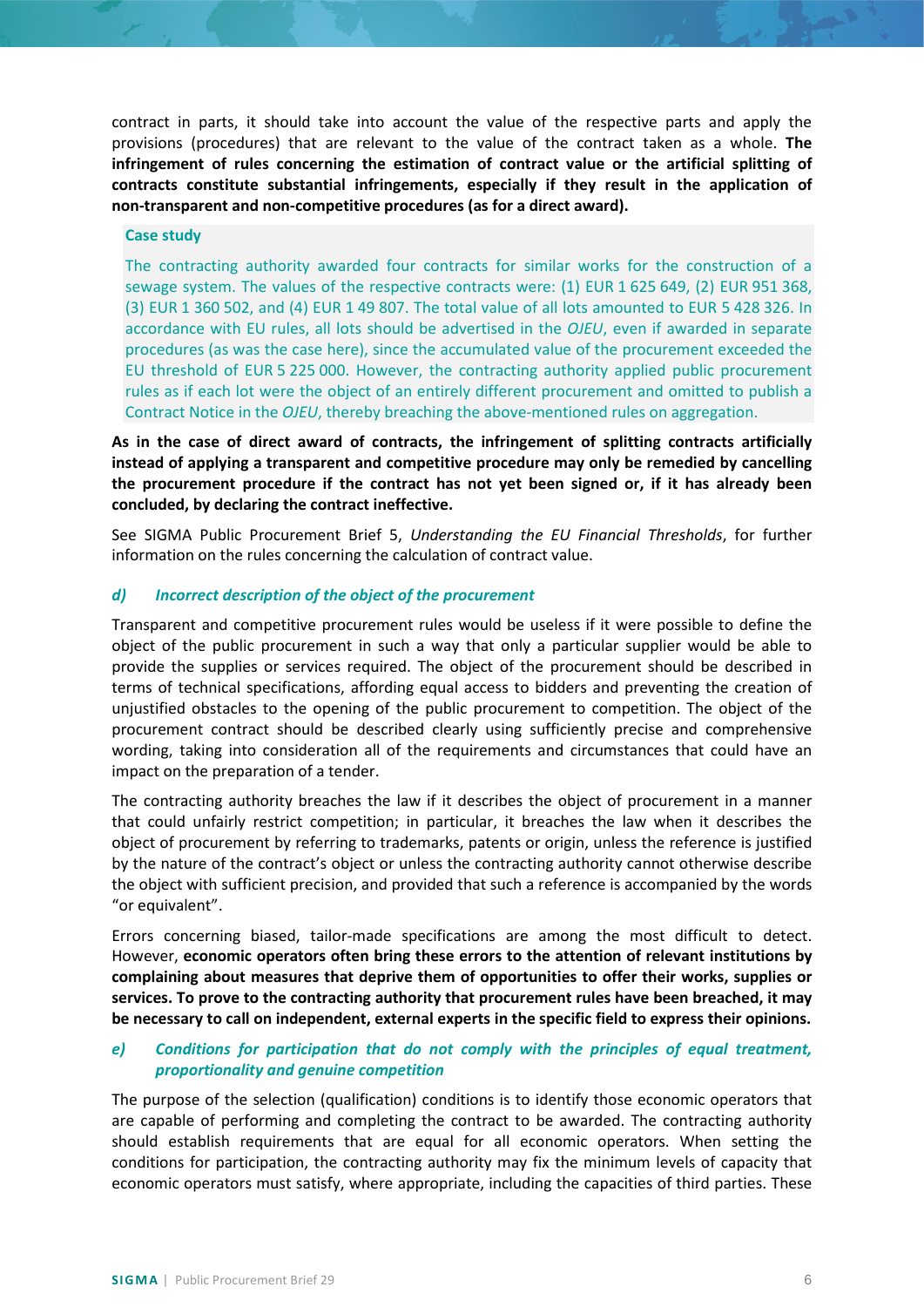conditions should be related and proportionate to the object of the procurement**.** The selection process should be limited to an assessment of whether the grounds for exclusion (mandatory or optional) have been satisfied as well as an assessment of the economic operator's suitability to perform services, its financial and economic standing, and its technical and/or professional capacity.

The following qualification criteria were found to be unlawful by the Court of Justice of the European Union (CJEU) in its case law:

- preference given to economic operators carrying out their main activity in the region where the works constituting the object of procurement are to be carried out;
- participation in the procurement procedure restricted to bidders with a majority of capital that is publicly owned;
- requirement of proof that the designer is a member of the association of architects of the country of the contracting authority;
- exclusion of bidders from the procedure for the sole reason that they receive a public subsidy;
- condition that the bidder must, at the time the bid is submitted, have an office open to the public in the capital of the province where the service is to be provided.

#### **The following errors may take place with regard to the application of selection criteria:**

• discriminatory criteria related to qualification or criteria that distort competition;

#### **Case study**

In a public procurement procedure concerning supervision services related to the construction of a sewerage system, the contracting authority required proof from economic operators that they had obtained experience in similar services following a procurement procedure and financed by external aid funds (such as EU funds, the Norwegian Financial Mechanism, or the World Bank). This requirement was found to be discriminatory and to distort competition.

• requirements that are not related to the works, supplies or services constituting the object of the procurement and/or requirements that are disproportionate and attainable by only a limited number of economic operators;

#### **Case studies**

1) The contracting authority awarded a contract for supervision services related to the construction of a sewerage system. The value of services was estimated at a modest EUR 60 000 and the risks of the contract performance were low. The contracting authority required, among other conditions, that economic operators interested in providing these services had to have an insurance policy for an amount of EUR 2.5 million. The conclusion of the inspectors who audited the procedure was that the contracting authority had set a disproportionately high requirement.

2) In another procedure, concerning the renovation of a railway station, economic operators were required to demonstrate experience in various types of works (construction of car parks, electricity grids, railways, etc.) that had been **obtained during the implementation of a single project**. Economic operators were barred from proving their technical capacity by demonstrating experience concerning various types of works gained in separate projects. Here also, inspectors found the requirement related to the way in which technical capacity could be demonstrated to be contrary to procurement law.

• **requirement from economic operators of documents that are irrelevant for the procedure or failure to accept the European Single Procurement Document (ESPD)**: in accordance with the above-mentioned rules, the contracting authority commits an error if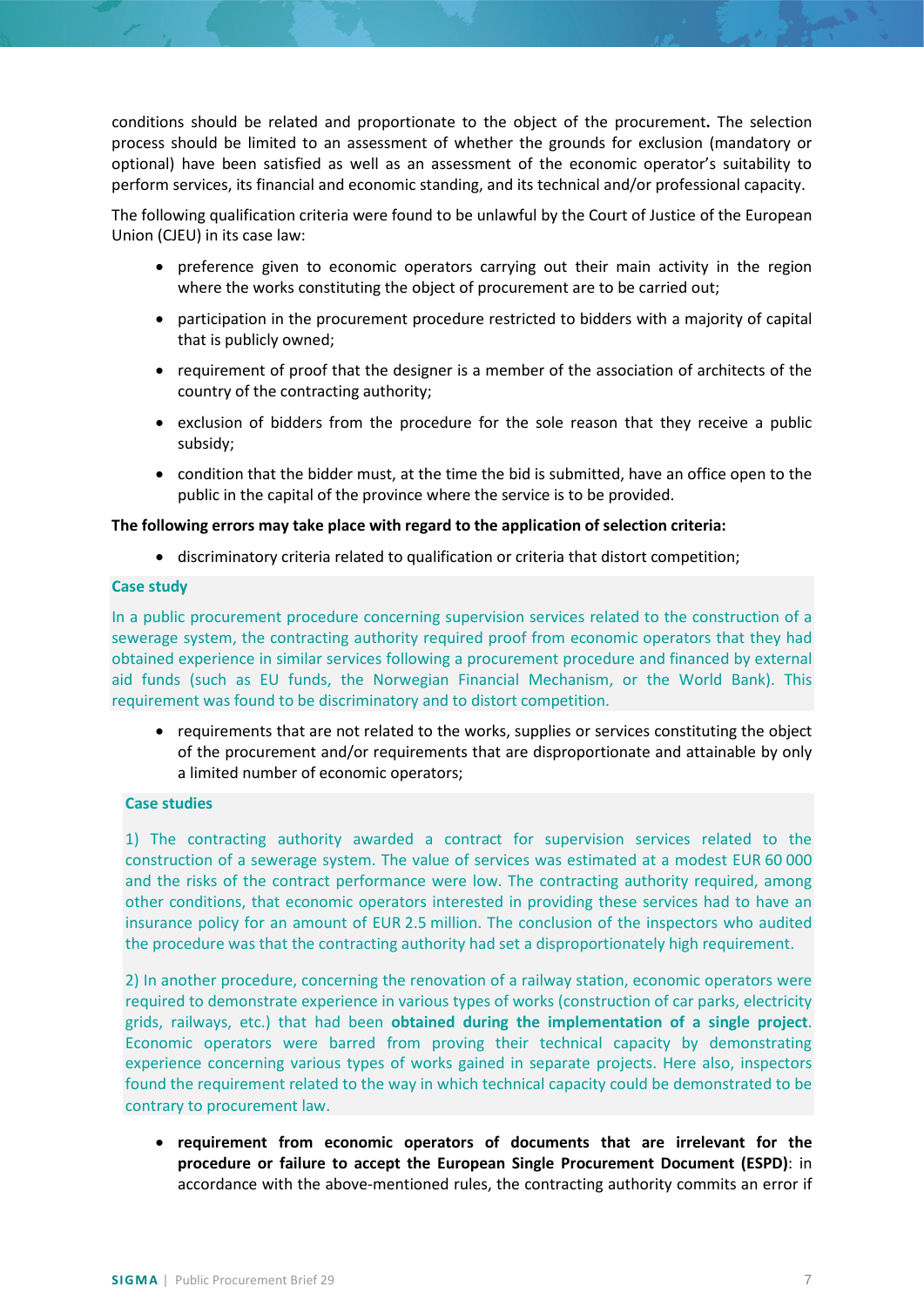it demands documents that are not necessary in order to prove that the economic operator is reliable and able to perform the contract in question, such as documents that are unrelated to the requirements or conditions imposed by the contracting authority. It may also commit an error if it fails to accept an ESPD as proof of evidence. See SIGMA Public Procurement Brief 7, *Selecting Economic Operators,* for further information on the ESPD.

• infringements related to the description of the public procurement matter: such infringements can be remedied if they are detected and challenged by economic operators early enough in the procurement procedure. To correct this infringement, it would suffice to delete or amend all discriminatory criteria or requirements that are not related to the object of the procurement in the tender documents. In addition, the contracting authority would probably need to amend the Contract Notice if this modification concerned the information included in the Contract Notice.

## *f) Incorrect application of tender evaluation (award) criteria*

The award criteria constitute the basis on which a contracting authority chooses the best offer and consequently awards a contract. The award criteria must be established in advance by the contracting authority and may not be prejudicial to fair competition. The proper application of contract award criteria is crucial for the process of awarding public contracts – if they are not applied properly, the tender process, the evaluation of tenders and the contract award decision may be flawed. This could mean that the tender process would have to be cancelled and re-started, as otherwise the best tender has not been selected.

While determining the award criteria, the contracting authority should first of all respect the underlying principle of non-discrimination (especially on the grounds of nationality). Second, the award criteria cannot be prejudicial to fair competition. Third, in accordance with the principle of transparency, all award criteria (and sub-criteria if the contracting authority decides to break the evaluation criteria into various constituent elements) should be disclosed in advance to potential bidders by means of the contract documents or the Contract Notice. Fourth, the award criteria should be formulated in such a way as to allow all reasonably well-informed and normally diligent tenderers to interpret them in the same way. Finally, the contracting authority must interpret the award criteria in the same way throughout the entire procedure.

As in the case of the selection criteria described above, the CJEU identified in its case law some award criteria that it found to be illegitimate:

- account taken of a list of principal deliveries effected by the bidder in the past (this criterion can be applied only as a qualification criterion, since it refers to capacity, i.e. the experience of the economic operator);
- requirement that the product that is the object of the tender be available for inspection by the contracting authority within a radius of a specific number of kilometres;
- criterion that is not accompanied by requirements enabling the effective verification of the accuracy of the information provided in the tender;
- criterion that rewards, by extra points, the existence, *at the time the tender was submitted*, of a plant situated within 1 000 km of the capital of a province or of offices open to the public in other specified cities.

#### **The contracting authority may commit an error in the application of the award criteria if it:**

• applies criteria that are inconsistent with procurement law, in particular with the principles of transparency and equal treatment, such as allowing price preferences for companies located in the same area as the contracting authority;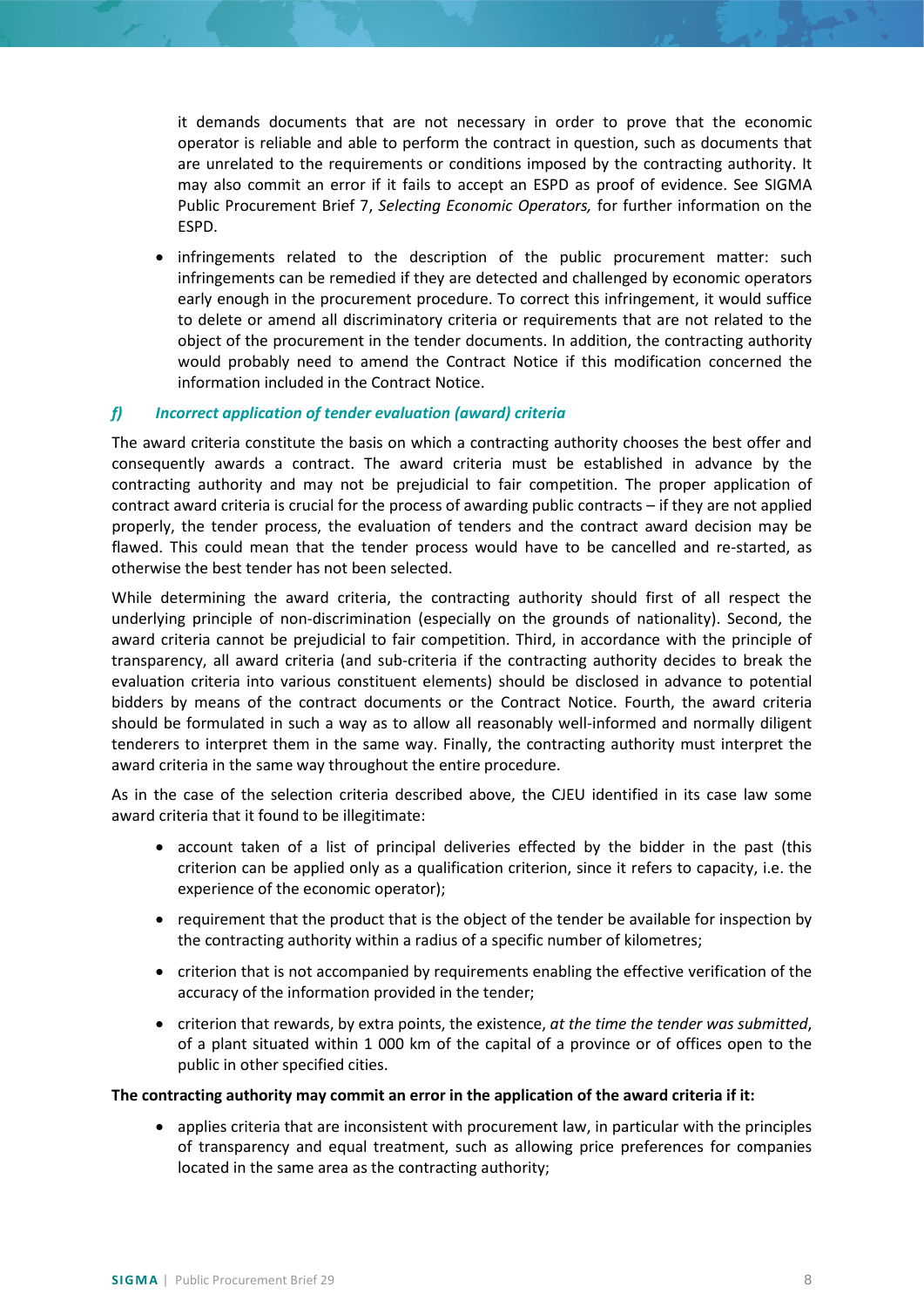- applies criteria that are not allowed in a specific procurement procedure for example, in the competitive dialogue the contracting authority applies the price criterion when in such a case, in accordance with the relevant rule, it should apply the best price-quality ratio;
- applies criteria that raise uncertainty as to how bidders will be evaluated.

#### **Case study**

In a procurement procedure concerning the award of a turnkey contract for the design, delivery and construction of a wind farm, the contracting authority set as one of the criteria the evaluation of "conditions offered under warranty" on the basis of "expert opinion".

**Infringements related to the application of award criteria may be remedied by removal or amendment of the criteria that are not compliant with the relevant provisions. If the criteria were published in the Contract Notice, the publication of a corrigendum of the notice would be necessary, followed by the appropriate extension of the time limit for the receipt of tenders.**

See SIGMA Public Procurement Brief 8, *Setting the Award Criteria*, for further information on this issue.

#### **2. Errors committed in the conduct of the procedure**

#### *a) Non-observance of the time limits stipulated in the procurement rules*

The purpose of the provisions regulating the minimum time limits for the receipt of offers is to enable economic operators, in particular foreign operators, to prepare and submit tenders that satisfy the requirements of the contracting authority.

The following irregularities may occur in the course of the procurement procedure:

- Time limits being too short for the receipt of offers or requests for participation, in particular if they are shorter than the minimum time limits required by procurement law;
- Admittance to the procedure and evaluation of tenders received after the time limit: such tenders should be returned unopened to the bidders concerned, unless late submission is the result of a fault by the contracting authority (for example, wrongly indicating the place for receipt of tenders, or a malfunction of the ICT system, made it impossible to submit electronic offers on time). In general, admittance to the procedure of offers received after the deadline is tantamount to a breach of the equal treatment principle;
- Infringements related to the application of provisions concerning the time limits: such infringements may be remedied in the procurement process; the appropriate (legally compliant) extension of the relevant time limits and notification of that fact to all economic operators concerned would normally suffice.

## *b) Incorrect evaluation of the qualifications of economic operators, resulting in their disqualification*

When the contracting authority assesses the submitted tenders or requests for participation, it should check whether tenderers or candidates should be excluded and then proceed to check whether they fulfil the criteria related to their qualification (selection). An irregularity thus occurs when the contracting authority wrongly disqualifies an economic operator that in fact meets all of the requirements or, on the contrary, when the contracting authority admits to the procedure an economic operator that should be excluded or not be invited to submit a tender. This issue is closely related to the proper interpretation of documents submitted by participants (those documents or declarations may be missing, incomplete or unclear). If in doubt, the contracting authority should seek clarifications from the bidder (candidate) concerned, but with due respect for the principle of equal treatment (all participants in the same situation should be treated in the same way).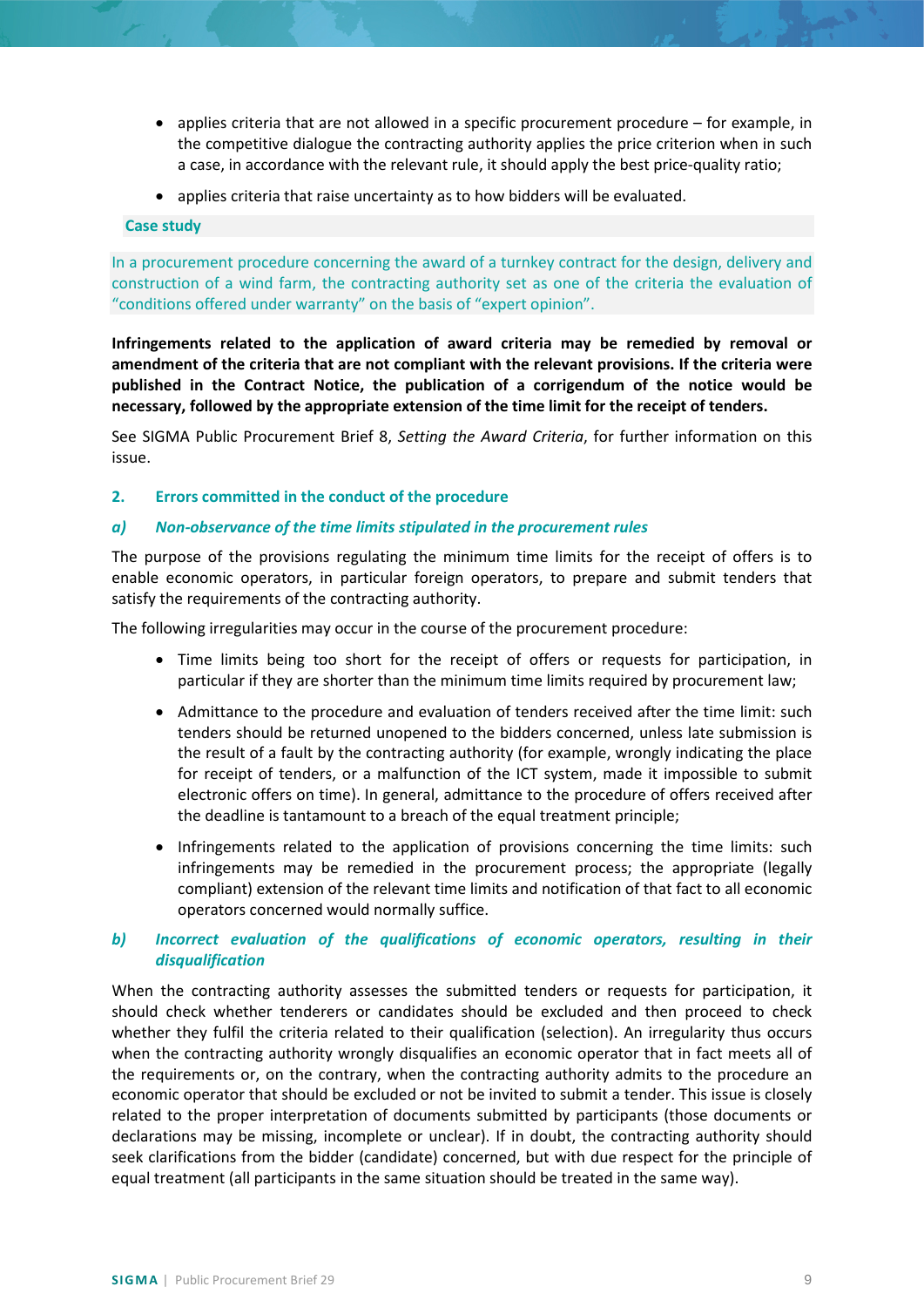## *c) Incorrect evaluation of tenders, resulting in the rejection of a compliant tender or the failure to reject a non-compliant tender*

Tenders should be evaluated in accordance with the requirements set out in the technical specifications that are provided in the Contract Notice or tender documents. Tenders that are substantially non-compliant should be rejected. If the contracting authority allowed the bidders concerned to correct those tenders, it would be contrary to the principle of equal treatment. On the other hand, tenders that are non-compliant with the requirements of the contracting authority that are not fundamental requirements should not be rejected immediately.

**Infringements related to the evaluation of tenders may be remedied by the repetition of the evaluation process followed by a selection of the best tender.**

#### *d) Modification of award criteria in the course of the procurement process*

The criteria published in the Contract Notice (tender dossier) should generally be the criteria applied. During the tender process, a contracting authority may nevertheless need to take into account new circumstances that have an impact on the announced award criteria, or it may need to correct an omission or a mistake. Changes in the award criteria may be divided into material and non-material changes. A change is material when it is likely to have repercussions on the identity of the economic operators that would participate in the tender process. Broadly speaking, when a change occurs that is material, it is necessary to go back to the stage at which the change was made. For example, a change related to application of the most economically advantageous tender rather than the lowest-price criterion is material, since it concerns one of the elements that provide the basis on which economic operators decide whether or not to participate in the procurement procedure. Moreover, the change concerns an element that should have been disclosed in the Contract Notice. A non-material change, on the other hand, is allowed in principle. In this case, a corrigendum to the Contract Notice and/or contract documents, which should be accompanied by an adequate and duly announced extension of the deadline for the submission of tenders, would generally suffice. The determination as to whether a change is material or non-material must take into account the specific circumstances of each case. Under no circumstances may the announced award criteria (including the relative weighting of the various criteria, the application of any sub-criteria and their relative weighting, and a more detailed evaluation methodology) be changed or waived during the process of evaluation of tenders. At that stage, all criteria (and any sub-criteria) must be applied as they stand.

**If the contracting authority wants to change the award criteria in such a way that the change would amount to a material change as defined above, this change usually requires the advertisement of a second Contract Notice and an appropriate extension of the time limit for the submission of offers. On the other hand, if the contracting authority changes the award criteria once the time limit for the submission of offers has elapsed, such an infringement could be remedied only by cancellation of the whole procedure and its re-publication.**

## *e) Cancellation of the procedure without a valid reason*

Public procurement procedures, in particular those that are launched with a public call for competition, should not be cancelled without a valid reason. The reason for this rule is that interested economic operators replying to a bidding opportunity and taking part in the procurement process invest time and resources in the preparation of their tenders, which cannot be considered as negligible. Public procurement rules usually allow the cancellation of the procedure for important, unforeseen reasons, in particular if the award of the contract, due to an unexpected change of circumstances, is no longer in the public interest. The need for the cancellation of a contract may also be the result of illicit actions of the bidders, for example if it transpires that they acted in collusion. It may also be the case that the cancellation of the procedure is necessary in order to correct a procedure that is flawed in such a way that the irregularities committed by the contracting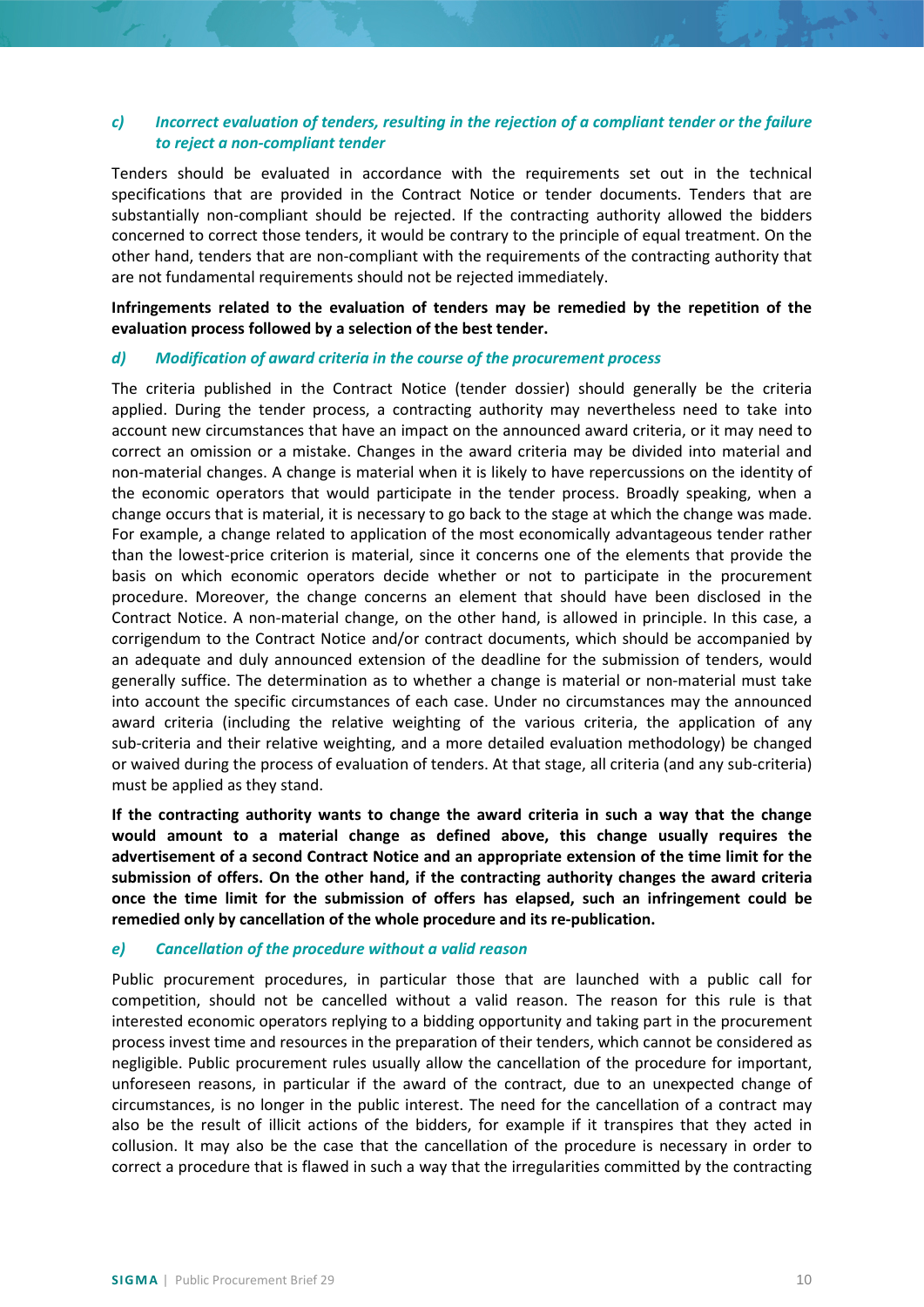authority cannot otherwise be removed. For example, if no call for competition was published, contrary to the procurement rules, and the contracting authority became aware of that infringement, it would be preferable to terminate the procedure rather than proceed further with the conclusion of a contract, which might subsequently be declared ineffective by a court or another independent review body.

The decision of the contracting authority to cancel the tender procedure must be fully justified, especially when the cancellation is due to a change in the circumstances in which the tender procedure was announced or for other unforeseeable reasons.

**Ungrounded cancellation (termination) of the contract procedure may be remedied by a cancellation of the decision to terminate the procedure and the award of the relevant contract.**

#### *f) Other errors occurring in the course of the procedure*

- **Incorrect application of communication rules** for example, the contracting authority does not inform all participants of the specific decisions taken in the course of the procedure.
- **Failure to publish** an addendum to the Contract Notice in a situation where there was a change in the procedure related to the elements published in the Contract Notice – for example, the contracting authority extends the time limit for the receipt of applications or tenders, but it does not publish a notice concerning the change.
- Participation, on the part of the contracting authority, of a person who is in a position of **conflict of interest** – for example, the person is related to or has been employed by the economic operator participating in the procurement procedure. In accordance with the principle of impartiality, once the requests for participation or the tenders have been opened, all members of the tender committee should declare any potential conflict of interest; they should be exempted from the further work of the tender committee and should have no say in the selection of the best tender. This infringement is substantial, as it may have an impact on the results of the procurement process. Article 24 of the Directive contains specific provisions requiring contracting authorities to take measures to effectively prevent, identify and remedy conflicts of interest in the conduct of procurement procedures.

**In order to decide whether to cancel the whole procurement procedure or to remedy the infringements mentioned above, the specific case should be analysed and the impact of the error on the results of the procedure should be assessed.** 

## **3. Errors committed after selection of the best offer or conclusion of a procurement contract**

Public procurement rules, including EU directives, impose some requirements that should be met by the contracting authority even after the award procedure is over. Some of the irregularities listed below may in general be qualified as substantial irregularities, while others, depending on the specific circumstances, may or may not be qualified as substantial.

#### *a) Failure to respect the standstill period*

Contracting authorities are required to wait for a certain number of days between the contract award decision and the conclusion of the contract with the successful tenderer. This "standstill period" allows tenderers that have not had their offers selected to challenge the contracting authority's decision and therefore to prevent the contract from being awarded on the basis of an erroneous decision. The contracting authority that does not respect the standstill period (i.e. enters into a contract before the expiry of the period) infringes the procurement rules. Under the EU rules, this infringement is treated as a significant one and should result in the contract being declared ineffective, provided that the infringement has deprived the tenderer that has applied for review of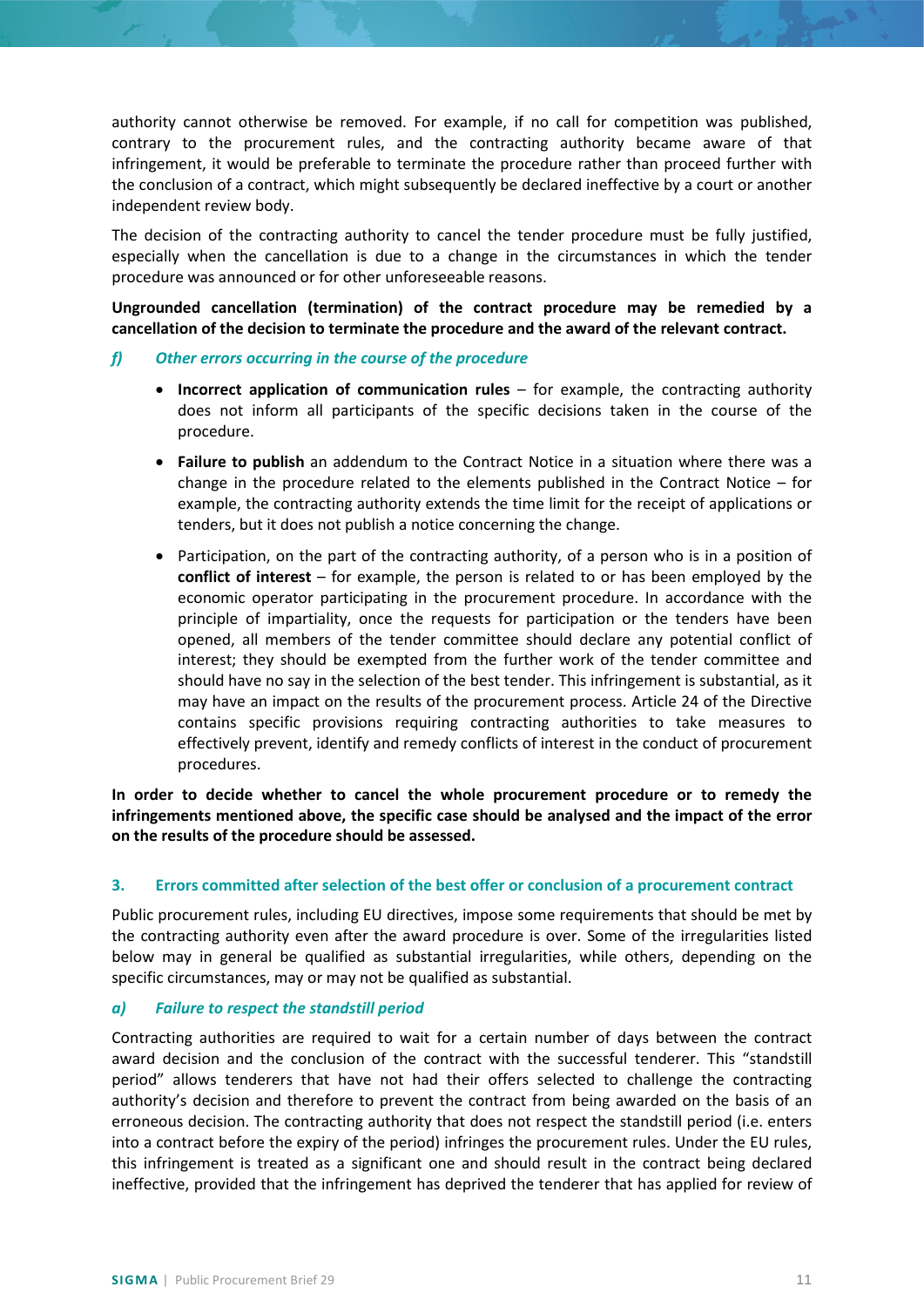the possibility to pursue pre-contractual remedies and provided that it is combined with an infringement of the public sector procedural rules. In other words, a breach of standstill rules alone is not sufficient to result in the requirement to declare the contract ineffective. **The contract is to be declared ineffective only if the infringement of the standstill rules is coupled with a breach of other procurement rules (for example, selection of a non-compliant offer or an offer that was not the best one), and the aggrieved bidder (the bidder that did not have its offer selected, contrary to the legal provisions) does not have the possibility of challenging the decision of the contracting authority and consequently does not have an opportunity to win the contract.**

**If the contract has been concluded before the expiry of the standstill period, this error by the contracting authority can only be remedied by declaring the contract ineffective. Whether it is necessary to annul the contract depends, however, on whether this infringement fulfils the condition indicated above.**

## *b) Failure to inform participants in the procedure of its results*

Once a decision is taken concerning the selection of the winning tender, the contracting authority is obliged to notify all economic operators concerned of the results of the procedure. This obligation aims to provide participants in the procedure an opportunity to challenge the decision of the contracting authority if they consider that it is wrong. According to the Remedies Directive, the contracting authority is obliged to communicate the award decision to each tenderer and candidate concerned, providing them with a summary of the relevant reasons for selecting one tender over the others and with a precise statement concerning the applicable standstill period. Failure to communicate the results of the procedure is a serious infringement of the procurement rules, as it renders illusory the possibility of complaining about a decision of the contracting authority, in particular if this irregularity is coupled with the failure to respect the rules of the standstill period. However, whether this irregularity has an impact on the results of the procedure depends on the specific circumstances of the case.

**This kind of omission may be remedied by performing the required action (i.e. notification of the participants of the results of the procedure). It is in fact in the interest of the contracting authority to inform the participants in the procedure of the results, since the time limit for submission of requests for review (appeals) is counted from the moment the information is sent to or received by (depending on the applicable law) the economic operators concerned.**

## *c) Failure to publish a Contract Award Notice*

EU rules require the contracting authority to communicate the decision on the award (conclusion) of a public contract by publishing a Contract Notice in the *OJEU*. This requirement is also stipulated in national law on public procurement. The notification should normally take place immediately and no later than a specified number of days following the conclusion of the contract. As this notice is not a part of the procurement procedure (which terminates with the decision to award a contract to a specific bidder), contracting authorities often ignore this requirement. It is nevertheless an element that enhances transparency, and its importance cannot be denied, although its impact on the functioning of the procurement system is not the same as, for example, the failure to publish a Contract Notice.

**This kind of error may be easily remedied by the publication of the required notice. It is in the interest of the contracting authority to publish such a notice, as a (shorter) period for review begins on publication of the notice.**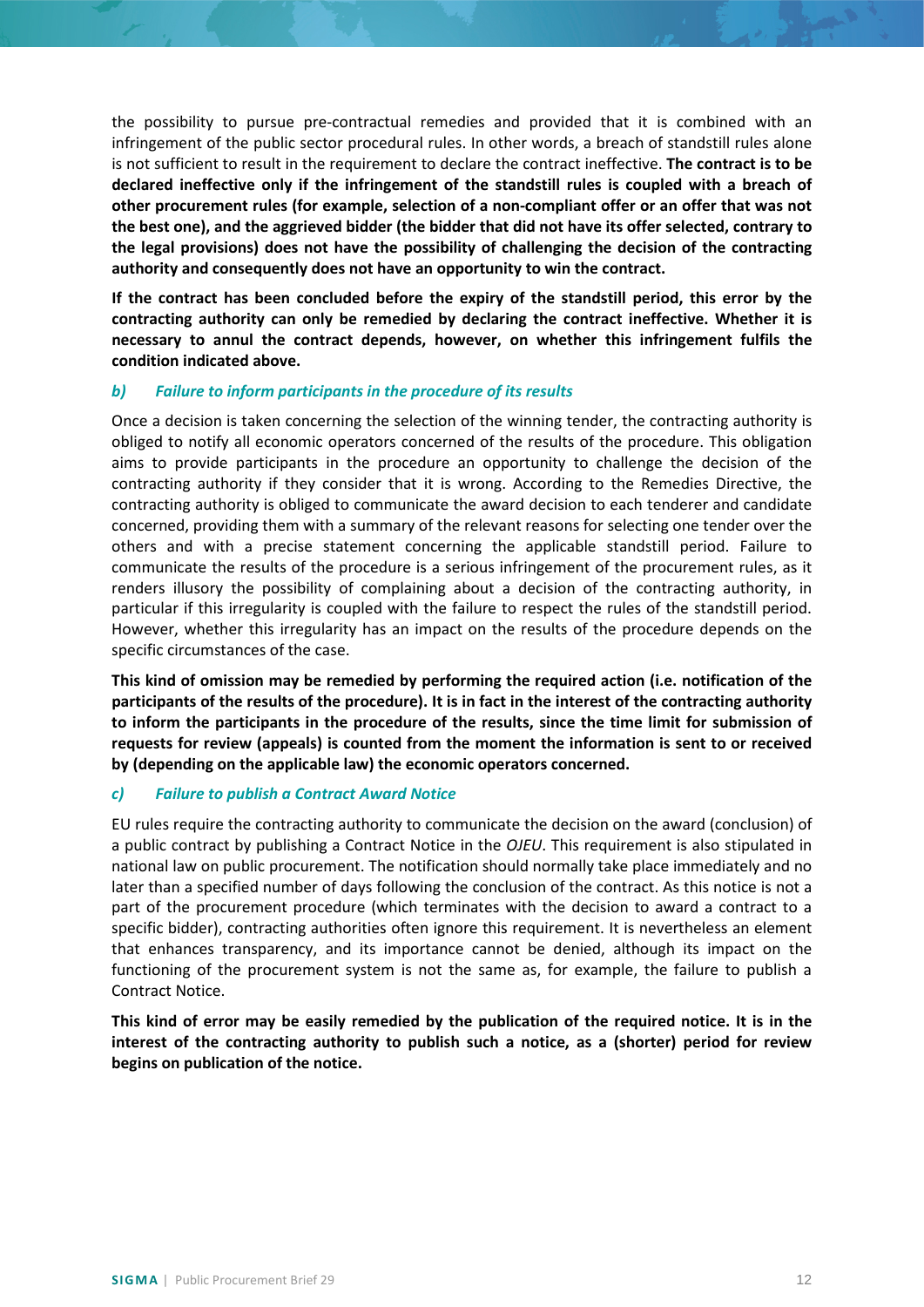## *d) Publication of incomplete information in the Contract Award Notice or publication after the required time limit*

The contracting authority may also commit an error when it publishes a Contract Award Notice, in such a way that the communication of this information is delayed (the notice is published, but later than required by law) or does not contain all of the required information. In both cases, this error amounts to an infringement of transparency rules, since it prevents economic operators, public institutions – including audit or monitoring bodies – as well as the public from performing monitoring functions. The contracting authority may fail to provide information, for instance, on the identity of the selected economic operator, the reasons for selection of that offer, the number of offers submitted and rejected, the lowest price submitted, or the price of the winning tender. Although this is an infringement of procurement rules, normally it does not have an impact on the results of the concluded procurement procedure, in particular if the procedure was transparent and competitive, and as such the infringement is more formal than substantial. It is likely that the results of the procedure would have been the same if the contracting authority had fully complied with the publication requirements. This is not the case when the publication of the Contract Award Notice follows a procedure that is not transparent or competitive, such as a negotiated procedure without previous publication of a call for competition. This kind of notice should contain information on the reasons for the application of this procedure (the legal grounds justifying the lack of competition). Failure to provide this information does not necessarily mean that the law was breached, but it should draw the attention of the relevant bodies concerning the proper application of exemption from the general principles.

## *e) Conclusion of a contract that is inconsistent with the terms provided in the winning offer*

The contracting authority should conclude a contract with the winning tenderer in accordance with the terms and conditions of that tenderer's offer. In other words, the terms of the concluded contract should reflect the commitments made in the offer that was selected as the best offer. The contracting authority would be breaching the principle of equal treatment if it allowed the winning bidder to be paid more or to perform a contract on terms that were more advantageous for the bidder. On the other hand, the modification of a contract as compared with the tender is allowed exceptionally, in rigorously justified cases, if it results from circumstances that could not be foreseen when the best tender was selected or in other precisely circumscribed circumstances. However, these changes should not concern the commitments of the economic operator included in the tender, which were evaluated by means of a procurement procedure.

## *f) Modification of a contract during its execution, contrary to the rules allowing such a modification*

Once the contract with the winning bidder has been concluded, it should be performed as it stands and cannot be amended other than in very exceptional cases, for example if the need for change results from unforeseeable events. In general, the **substantial modification of a contract is prohibited**. It is understood that this general rule applies to changes that render the contract substantially different from the one initially concluded. For example, such modifications would:

- alter the economic balance of the contract in favour of the contractor;
- include supplies, services or works that were not part of the original procurement process;
- result, if already implemented in the original procurement process, in the selection of another economic operator or the award of the contract to another tenderer.

Substantial modifications of contracts are prohibited unless they are implemented by means of a new (transparent and competitive) procurement process, with a new call for competition.

On the other hand, changes in the contract are not perceived as substantial if: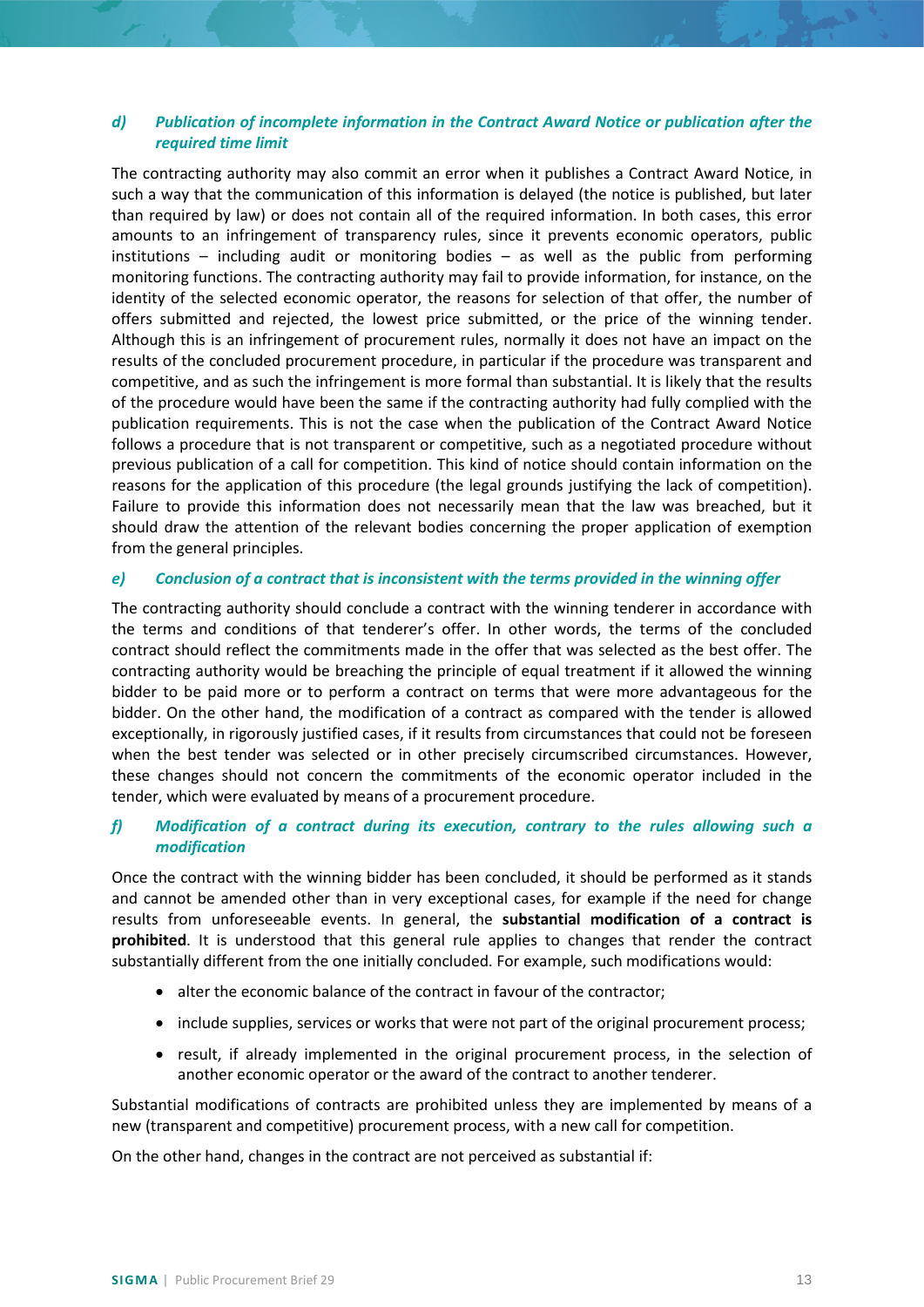- they concern those elements of the contract that do not alter the overall nature of the contract;
- they have been provided for in the procurement documents concerning the original procurement procedure in clear, precise and unequivocal review clauses or options; such clauses or options should specify the scope and nature of possible modifications as well as the conditions in which those changes may be exercised.

Substantial modifications of contracts that are implemented regardless of the above-mentioned limitations constitute serious irregularities in the public procurement process.

## **A substantial modification of the contract, contrary to the relevant rules, may be remedied exclusively by declaring the modification of the contract ineffective.**

## *g) Award of additional services or works without the application of competitive and transparent procedures*

EU legislation and national laws implementing EU legislation allow, under certain conditions, the award of a contract without the previous publication of a call for tender. Such cases include the award of additional works or services to the economic operator that was party to the original contract or the award of a contract consisting of new works or services that constitute a repetition of the services or works that were included in the original procurement process. As an exception to the general principles of transparency and competition, this option may be used under strictly defined conditions (related, for example, to the value of the additional or new works or services or to the period of time during which that option may be exercised). A breach of procurement rules occurs if the contracting authority awards such services or works when these conditions are not fulfilled.

**The conclusion of contracts related to additional services or works in a way that is contrary to the relevant provisions amounts to an illegal award of contract. This kind of contract (or contracts) should be declared ineffective, as discussed in points 1 a) and 1 b) above.**